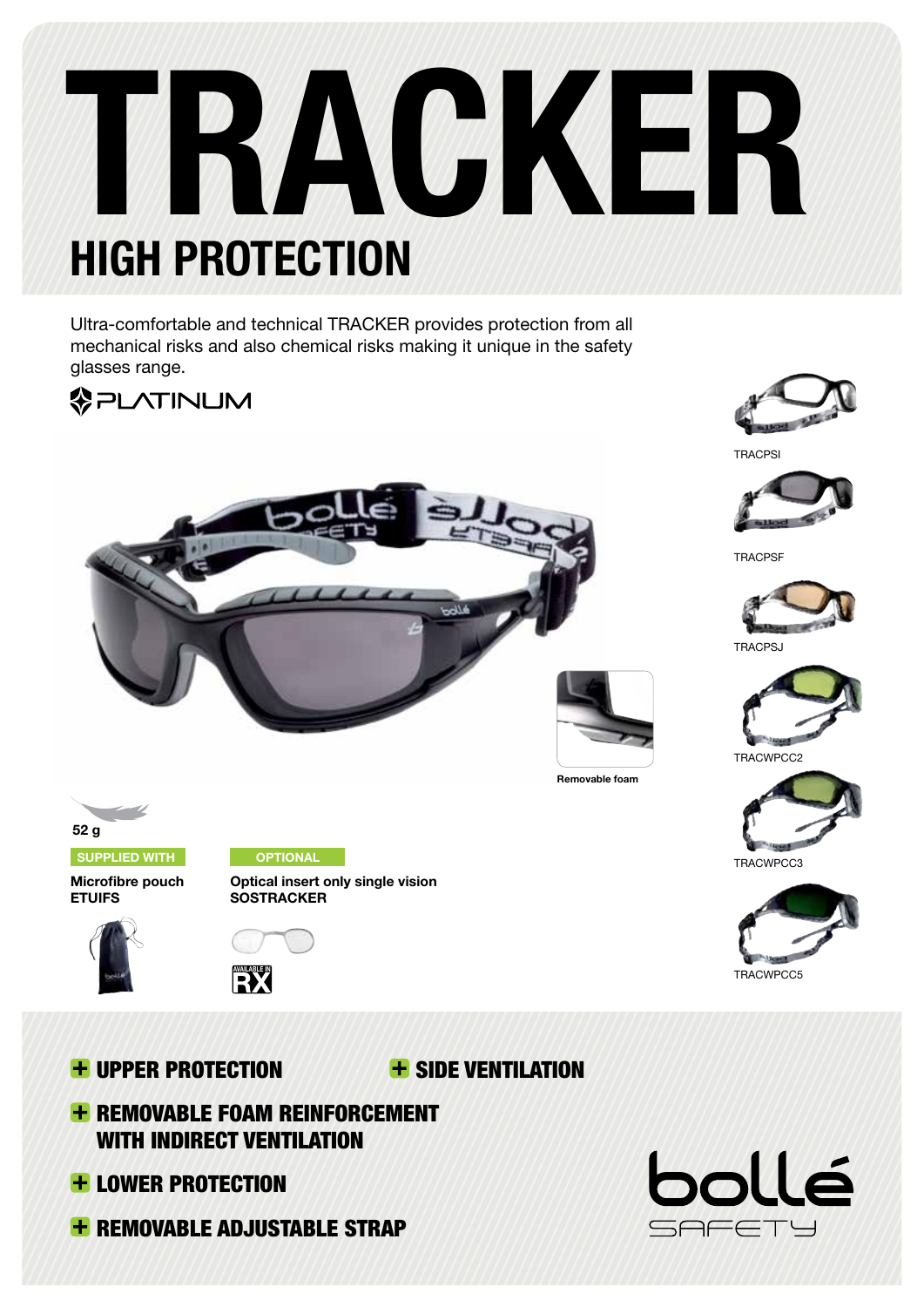# **TRACKER HigH PRoteCtion**

| <b>MODEL</b>                            | <b>VERSIONS</b>    | <b>REFERENCES</b> | <b>LENS MARKING</b>       | <b>FRAME MARKING</b>     | <b>COATINGS</b>                           |  |
|-----------------------------------------|--------------------|-------------------|---------------------------|--------------------------|-------------------------------------------|--|
| <b>TRACKER</b><br><b>Temple version</b> | Clear              | <b>TRACPSI</b>    | 2C-1.2 $\cong$ 1 BT KN CE | $\cong$ EN166 FT CE      | Anti-scratch /Anti-fog (*~)               |  |
|                                         | Smoke              | <b>TRACPSF</b>    | 5-2.5 $\cong$ 1 BT KN CE  | $\bigcirc$ FN166 FT CE   | Anti-scratch /Anti-fog (*~)               |  |
|                                         | Yellow             | <b>TRACPSJ</b>    | 5-1,4 $\cong$ 1 BT KN CE  | $\sqrt{2}$ EN166 FT CE   | Anti-scratch /Anti-fog (+ <sup>--</sup> ) |  |
|                                         | Welding shade 1,7  | TRACWPCC2         | 1.7 $\cong$ 1 FT CC       | $\sqrt{2}$ EN166 FT CE   | Anti-scratch                              |  |
|                                         | Welding shade 3    | TRACWPCC3         | $3 \leq 1$ FT CC          | $\sqrt{2}$ EN166 FT CE   | Anti-scratch                              |  |
|                                         | Welding shade 5    | TRACWPCC5         | $5 \leq 1$ FT CE          | $\bigcirc$ EN166 FT CE   | Anti-scratch                              |  |
| <b>TRACKER</b><br><b>Strap version</b>  | With strap         |                   |                           | $\cong$ EN166 3 4 BT CE  |                                           |  |
|                                         | Kit Foam and strap | <b>TRACKITFS</b>  | $\overline{\phantom{a}}$  | $\overline{\phantom{a}}$ | $\overline{\phantom{a}}$                  |  |
| <b>SOS TRACKER</b>                      | Optical insert     | <b>SOSTRACKER</b> | $\overline{\phantom{a}}$  | $\overline{\phantom{a}}$ |                                           |  |

**Optical class symbols:**

**1.** Continuous work

### **Mechanical strength symbols:**

- **F.** Low energy impact, resists a 6 mm, 0.86 g ball at 45 m/s Maximum protection for glasses.
- **T.** The letter T, immediately after the mechanical strength symbol, authorises use for high speed particles at extreme temperatures.
- **B.** Impact à moyenne énergie, résiste à une bille de 6 mm et de 0,86 g à 120 m/s.

### **Others symbols:**

- **K.** Resistance to surface damage by fine particles (optional)
- **N.** Resistance to fogging (optional)
- **CE** European standard  $\cong$  Manufacturer name

### **TECHNOLOGY**

### **@PLATINUM**

This permanent coating on both sides of the lens gives them a high resistance to scratching  $(1.4 \text{ cd}/\text{m}^2)$ , to the most aggressive chemicals and delays the onset of fogging for 2 minutes. In all circumstances and at all times the PLATINUM lens innovation guarantees your eyes improved protection.

### lENs MaRKING FRaME MaRKING

**EN 166:** guaranteed minimum resistance of the protective eyewear against everyday risks including dropping the protective eyewear onto the ground, ageing by light exposure, exposure to heat or corrosion etc.

- **3.** Liquid droplets or splashes.
- **4.** Large dust particles > 5 microns.
- **F.** Low energy impact, resists a 6 mm, 0.86 g ball at 45 m/s Maximum protection for glasses.
- **T.** The letter T, immediately after the mechanical strength symbol, authorises use for high speed particles at extreme temperatures.
- **B.** Medium energy impact, resists a 6 mm, 0.86 g ball at 120 m/s.
- **CE** European standard  $\cong$  Manufacturer name

**Bollé Safety product approval certificates to CE standards will be sent on request.**

### Cleaning and storage

**CLEANING:** The lenses should be cleaned regularly. Bollé Safety recommends only using the B-clean lens cleaning system.

**MAINTENANCE:** Pitted, scratched or damaged lenses must be replaced by replacing the complete product. If the frame is damaged also replace the complete product. After each use it is recommended to keep the spectacles or goggles in a microfiber pouch or rigid case.

**STORAGE:** All products must be stored in a dry and clean environment.





Europe Bollé Safety 95 rue Louis Guérin 69100 Villeurbanne - France Tél. : 00 33 (0) 4 78 85 23 64 Fax : 00 33 (0) 4 78 85 28 56 contact@bolle-safety.com

### **bolle-safety.com**

U.K. Bollé Safety Unit C83 - Barwell Business Park Leatherhead Road - Chessington Surrey - KT9 2NY Tél. : 00 44 (0)208 391 4700 Fax : 00 44 (0)208 391 4733 e-mail : sales@bolle-safety.co.uk